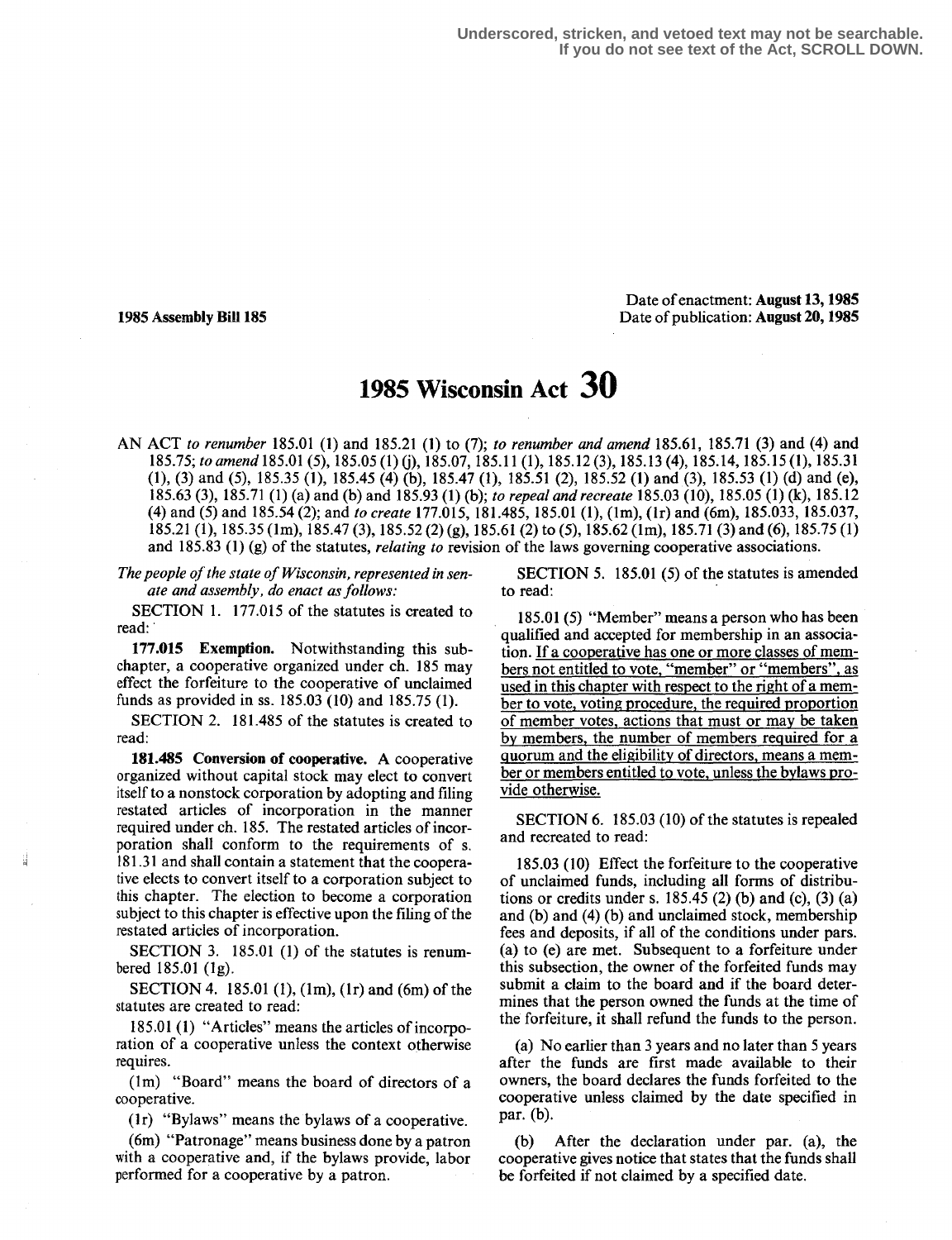(c) The date specified in the notice under par. (b) is a business day at least 60 days after the date of mailing of the notice .

(d) The notice under par. (b) is mailed to the lastknown address of each owner and is published as a class 1 notice under ch. 985 on or before the date of mailing in a newspaper published in the municipality containing the service area of the cooperative.

(e) The cooperative dedicates any funds remaining unclaimed after the date specified in par. (b) to educational purposes, limited to providing scholarships or loans to students, or to charitable purposes, as the board determines, within one year after the date the funds are declared forfeited under par. (a). In this paragraph, educational purposes does not include political purposes as defined in s. 11 .01 (16) .

SECTION 7. 185.033 of the statutes is created to read:

185.033 Restriction on changes to articles. (1) If the articles contain a prohibition on changes to the provision establishing the basis of distribution as provided in s. 185.05 (1) (j), no changes may be made to the provision including by amendment under s. 185.51 or 185.52, approval of a plan of division under s. 185.63, adoption of restated articles under s. 185.54, approval of a plan of merger or consolidation under s. 185 .61 and conversion to a nonstock corporation under s. 181 .485 .

(2) If, upon dissolution of a cooperative with articles containing a prohibition on changes in the basis of distribution, the distributions required are wholly or partly impossible of execution, the whole or part of the net proceeds shall be distributed as provided in s. 185.71 (3).

SECTION 8. 185.037 of the statutes is created to read:

185.037 Indemnification of officers, directors, employes and agents. (1) If an individual incurs expenses including attorney fees, costs, fines, forfeitures, money judgments or settlement payments as a result of being made a party or being threatened to be made a party to any civil, criminal, administrative, investigative or other legal or equitable action, including a threatened, pending or completed action, because of the individual's service at any time as an officer, director, employe or agent for a cooperative or, at the request of the cooperative, for another entity, the cooperative shall indemnify the individual after the final resolution of the action, or all parts of the action which concern the individual, for actual and reasonable expenses incurred if any of the following applies:

(a) The individual has not been made liable for any fine, forfeiture, money judgment or settlement payment, has not been made subject to an injunctive remedy or a criminal conviction, and has not entered a plea of guilty or no contest.

(b) A court or other official tribunal so orders.

(c) A determination is made as provided in sub. (2) that the individual's conduct that was the subject of the action was undertaken in good faith with the reasonable belief that the conduct was in the best interests of the cooperative or not opposed to the cooperative's best interests and with no reasonable cause to believe that the conduct was unlawful.

(2) (a) In making a determination concerning the individual's conduct under sub. (1) (c), the fact that the individual has been made liable for fines, forfeitures, money judgments or settlement payments, has been made subject to an injunctive remedy or a criminal conviction, or has entered a plea of guilty or no contest does not create a presumption that the individual's conduct did not comply with the standard of conduct set forth in sub. (1) (c).

(b) A determination that an individual's conduct complied with the standard set forth in sub. (1) (c) shall be made as follows:

<sup>1</sup> . The board, by a majority vote of a quorum of the board, shall make the determination or shall direct that the determination be made as provided in subd. 2 or shall direct that it be made as provided in subd. 3. For purposes of this subdivision, a director who was or is a party or threatened to be made a party to the action may not be counted in calculating a quorum and may not vote if a quorum is obtained. If a quorum cannot be obtained, the determination shall be made as provided in subd. 3.

2. If the majority vote of a quorum under subd. 1 directs, the members, by a majority vote of a quorum of the members, shall make the determination . For purposes of this subdivision, a member who was or is a party or threatened to be made a party to the action may not be counted in calculating a quorum and may not vote if a quorum is obtained. If a quorum cannot be obtained, the determination shall be made as provided in subd. 3.

3. If the majority vote of a quorum under subd. 1 directs, or if a quorum cannot be obtained under subd. 1 or if a quorum cannot be obtained under subd. 2, the determination shall be made by written opinion of independent legal counsel.

(3) A cooperative may pay the expenses incurred by an individual under sub. (1) in advance of the final resolution of the action or all parts of the action concerning the individual if the board, by a majority vote of a quorum of the board, elects to do so and if the board receives an undertaking by or on behalf of the individual to repay the cooperative unless the individual is indemnified under this section. For purposes of this subsection, a director who was or is a party or threatened to be made a party to the same action may not be counted in calculating a quorum and may not vote if a quorum is obtained.

(4) A cooperative may purchase insurance that covers expenses incurred by an individual under sub. (1) regardless of whether the individual could be indemnified for the expenses under this section.

-559- 85 WisAcT 30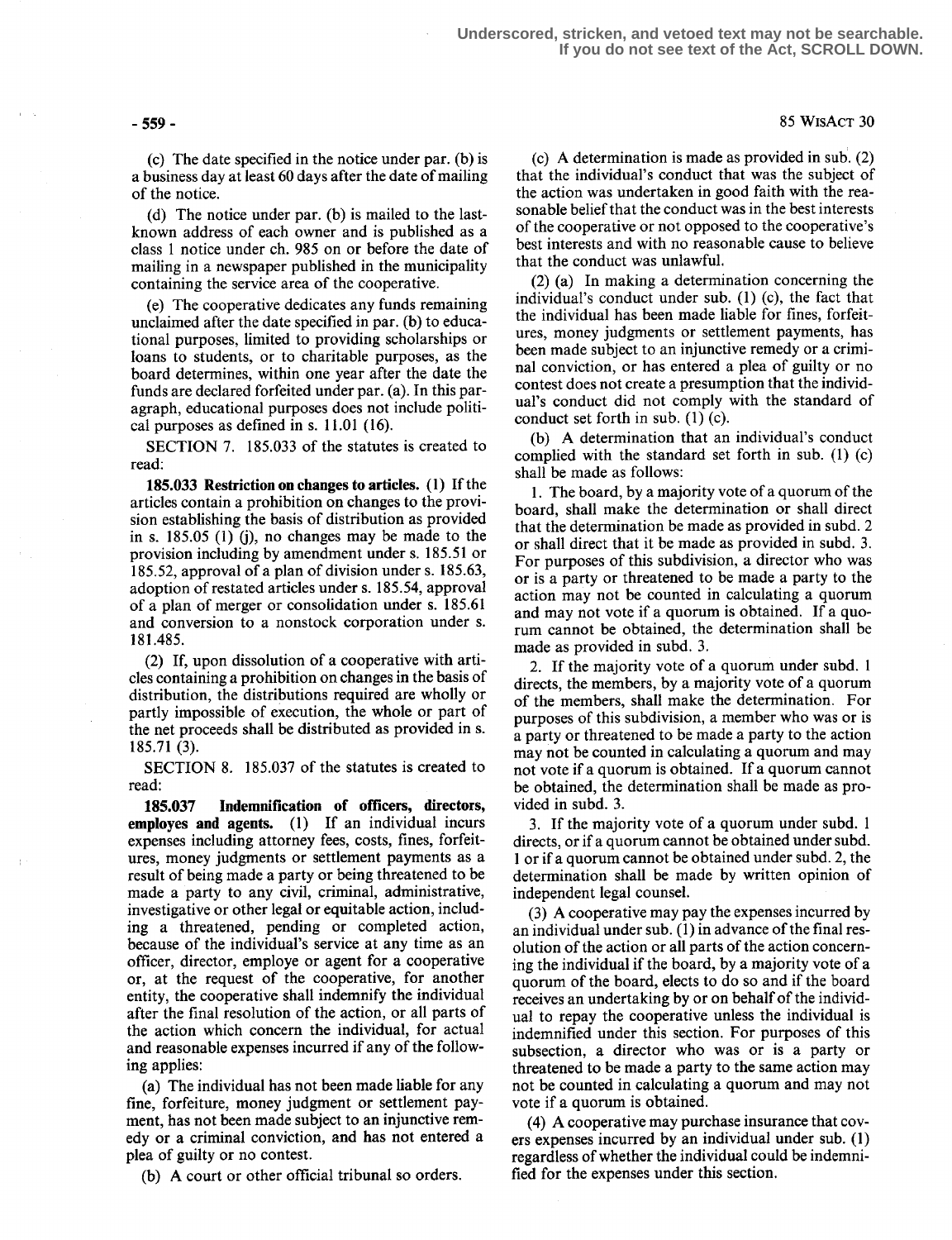### $85 WisAcr 30 - 560 -$

(5) The receipt of indemnification by an individual under this section does not affect any other rights to which an individual is entitled under the articles or bylaws, by any vote of the directors or members, by agreement with a cooperative or by law or rule.

(6) The right of an individual to receive indemnification under this section survives the individual.

SECTION 9. 185.05 (1) (j) of the statutes is amended to read:

185.05 (1) (j) The basis of distribution of assets in the event of upon liquidation and, if changes in the basis of distribution are to be prohibited, a statement that this provision may not be changed and a reference to the restriction under s. 185.033 .

SECTION 10.  $185.05$  (1) (k) of the statutes is repealed and recreated to read:

185.05 (1) (k) The complete address, including street number, city, town or village, county and zip code of its principal office or the name and complete address, including street number, city, town or village, county and zip code of its registered agent.

SECTION 11. 185.07 of the statutes is amended to read:

185.07 Bylaws.  $(1)$  The initial bylaw of a co-operative bylaws may be adopted by the temporary board. Thereafter, bylaws may be adopted and amended only by the members; unless the members adopt a bylaw which permits the board to make and amend specified bylaws.

Any bylaw adopted or amended by the board shall be reported at the next regular member meeting. Any such bylaw shall be at any time subject to amendment or repeal by the members.

Unless the bylaws provide otherwise, any bylaw may be adopted, amended or repealed by a majority of the members present member votes cast at a meeting.

SECTION 12. 185.11 (1) of the statutes is amended to read:

185.11 (1)  $\overline{A}$  co-operative may All cooperatives shall be organized on a membership basis with no capital stock, or may shall be organized on a membership basis with capital stock.

SECTION 13. 185.12(3) of the statutes is amended to read:

185.12 (3) Voting by proxy shall not be allowed in any co-operative, except the bylaws may provide for representation of members by delegates apportioned territorially. A delegate shall cast the votes to which members represented by him are entitled cooperative.

SECTION 14. 185.12 (4) and (5) of the statutes are repealed and recreated to read:

185.12 (4) (a) The bylaws may provide for representation of members by delegates apportioned territorially or by other districts or units. The bylaws shall specify either that a delegate may cast only one vote or that a delegate may cast one vote for each member represented by the delegate.

(b) The procedures set forth in this chapter for voting by members apply to voting by delegates, except as provided in all of the following:

1. If any delegate who may cast only one vote is permitted to vote on a matter, only delegates may vote on that matter.

2. If delegates may cast only one vote, in calculating the required proportion of votes on a matter, the number of delegate votes shall be used, but the number of delegates required for a quorum shall be as specified in the bylaws.

<sup>3</sup> . If the bylaws provide for representation of members by delegates who may cast one vote for each member represented by the delegate, in calculating the required proportion of votes on a matter and the number of delegates required for a quorum, the number of members represented by each delegate shall be used.

(5) (a) Members entitled to vote on a motion but absent from the meeting at which the vote is taken may vote only as follows:

<sup>1</sup> . If a cooperative provides ballots for the vote on the motion to the members together with notice of the meeting at which the vote will be taken and exact copies of the motion and any resolution to which it pertains, an absent member may vote on the motion by submitting a signed ballot. If a signed ballot has been submitted on a motion under this subdivision, neither the motion nor any resolution to which it pertains may be amended.

2. If a cooperative makes available ballots for the vote on the motion together with exact copies of the motion and any resolution to which it pertains to any member entitled to vote on the motion, but does not comply fully with the requirements of subd. 1, an absent member may vote on the motion by submitting a signed ballot. However, the motion and any resolution to which it pertains may be amended at the meeting, and, if the motion or resolution is amended, the ballot is void. The ballot may not be counted on any motion to amend or adopt as amended the motion or resolution.

(b) The bylaws may provide for voting on the election or removal of directors by signed ballots. Signed ballots may not be used for this purpose unless the bylaws authorize and prescribe the procedure for their use.

SECTION 15. 185.13 (4) of the statutes is amended to read:

185.13 (4) Written notice, stating the place, day and hour, and in case of a special member meeting the purposes for which the meeting is called, shall be given not less than 7 nor more than 30 days before the meeting at the direction of the person calling the meeting. Notice need be given only to members entitled to vote. Notice shall be given to members having limited voting rights if they have or may have the right to vote at the meeting.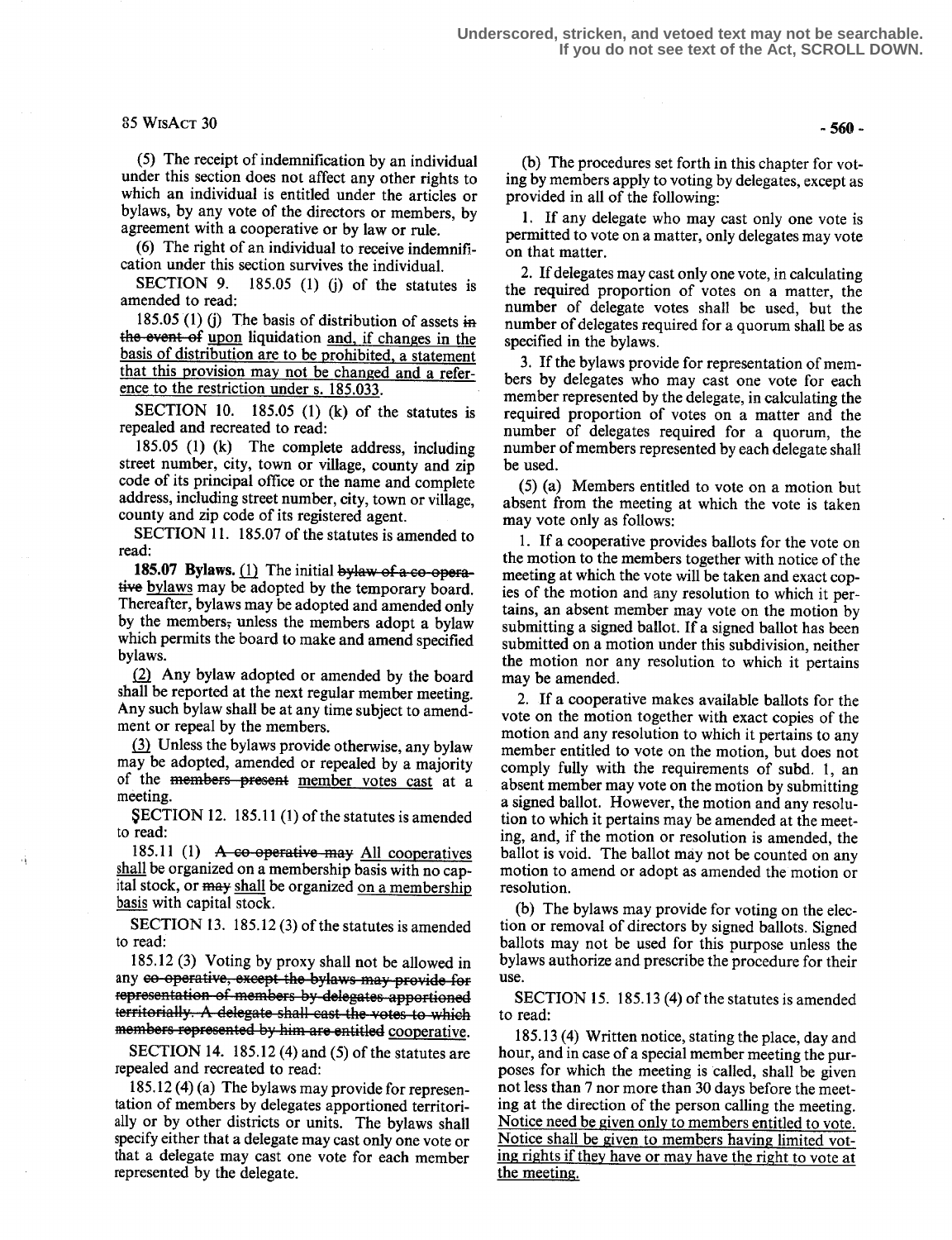### $-561$  - 85 WisAct 30

SECTION 16. 185.14 of the statutes is amended to read:

185.14 quorum. (1) A quorum at a member meeting shall be 10 per-cent  $\frac{9}{6}$  of the first 100 members plus 5 per cent  $\frac{0}{2}$  of additional members, present in person or represented by delegate.

Unless the bylaws fix a larger number of members to constitute a quorum and except as provided in the bylaws in accordance with s. 185.12 (4) (b) 2, a quorum shall never be more than 50 members nor less than 5 members or a majority of all members, whichever is smaller. Members represented by signed vote ballots may be counted in computing a quorum only on those questions as to motions for which the signed vote is taken ballots were submitted.

SECTION 17. 185.15 (1) of the statutes is amended to read:

185.15 (1) Whenever notice is required by this chapter to be given to any person, such the notice shall be given either personally or by mail. If mailed, such the notice is given when it is deposited or a newsletter or other publication of a cooperative or of an affiliated organization which includes the notice is deposited in the United States mail, with postage prepaid thereon, addressed to such person at his or her address as it appears on the records of the ee-operative cooperative.

SECTION 18. 185.21 (1) to (7) of the statutes are renumbered 185.21 (2) to (8).

SECTION 19. 185.21 (1) of the statutes is created to read:

185.21 (1) A cooperative may be organized with or without capital stock.

SECTION 20. 185.31 (1), (3) and (5) of the statutes are amended to read:

 $185.31$  (1) The business and affairs of a co-operative shall be managed by a board of directors All powers of the cooperative shall be exercised by or under authority of, and the business and affairs of a cooperative shall be managed under the direction of, the board, except as otherwise provided in this chapter. Every director shall be a member or a representative of a member who is other than a natural person. The bylaws shall prescribe any other qualifications for directors and may provide that directors be from specified territorial districts.

(3) The directors constituting the temporary board, named in the articles, shall hold office until the first member meeting. At that meeting and thereafter, directors shall be elected by the members at a member meeting in the manner and for the terms provided in the bylaws. If the bylaws provide that directors be from specified territorial districts, the articles may limit voting for any director to members from within the territorial district from which such the director is to be elected. Unless the bylaws provide otherwise, a director's term of office shall be one year. Each director shall hold office for the term for which elected and

until his a successor takes office. The bylaws may permit selection of alternates to take the place of directors absent at a meeting of the board. Whenever any change is made in the board, the e<del>o-operative</del> cooperative shall file within 20 days with the secretary of state a report showing the names and addresses of all directors.

(5) Unless the bylaws provide otherwise, any vacancy existing in the board, including any vacancy created by an increase in the number of directors, may be filled until the next annual meeting by appointment by a majority vote of the directors then in office.

SECTION 21. 185.35 (1) of the statutes is amended to read:

185.35 (1) The Unless the articles of incorporation provide otherwise, the principal officers of a co-operative cooperative are a president, one or more vice presidents as prescribed in the bylaws, a secretary and a treasurer. They shall be elected annually by the board at such time and in such manner as the bylaws provide. Upon original election and whenever any change is made in such the officers, the eo-operative cooperative shall file with the secretary of state, within 20 days, a report showing the name and address of all officers . Each principal officer except the secretary and the treasurer must be a director of the  $e^{\theta}$ -operative cooperative. The offices of secretary and treasurer may be combined in one person.

SECTION 22. 185.35 (lm) of the statutes is created to read:

185.35 (lm) Any principal officer of a cooperative may be designated by a title other than those designated under sub. (1), as provided in the articles of incorporation of the cooperative. The provisions of this chapter applicable to a principal officer as designated under sub. (1) apply to the principal officer as designated according to the provisions of the articles of incorporation. Any document required or permitted by this chapter to be signed by the president, vice president, secretary or assistant secretary may be signed by such officer as may be stated in such document to correspond to the officer so required or permitted to sign.

SECTION 23. 185.45 (4) (b) of the statutes is amended to read:

185.45 (4) (b) None of the remainder shall constitute income to the e<del>o-operative</del> cooperative, but all thereof of it shall be distributed and paid in accordance with the ratio which individual patronage bears to total patronage, either to member patrons only, to member patrons only with one or more classes receiving a lower proportion than others or to all patrons with nonmembers receiving a lower proportion than members, as the bylaws may provide. There shall be no other distinction between members and nonmembers, but distribution may be based on business done with particular departments, or in particular commodities, supplies or services, or upon classification of business according to type or nature thereof.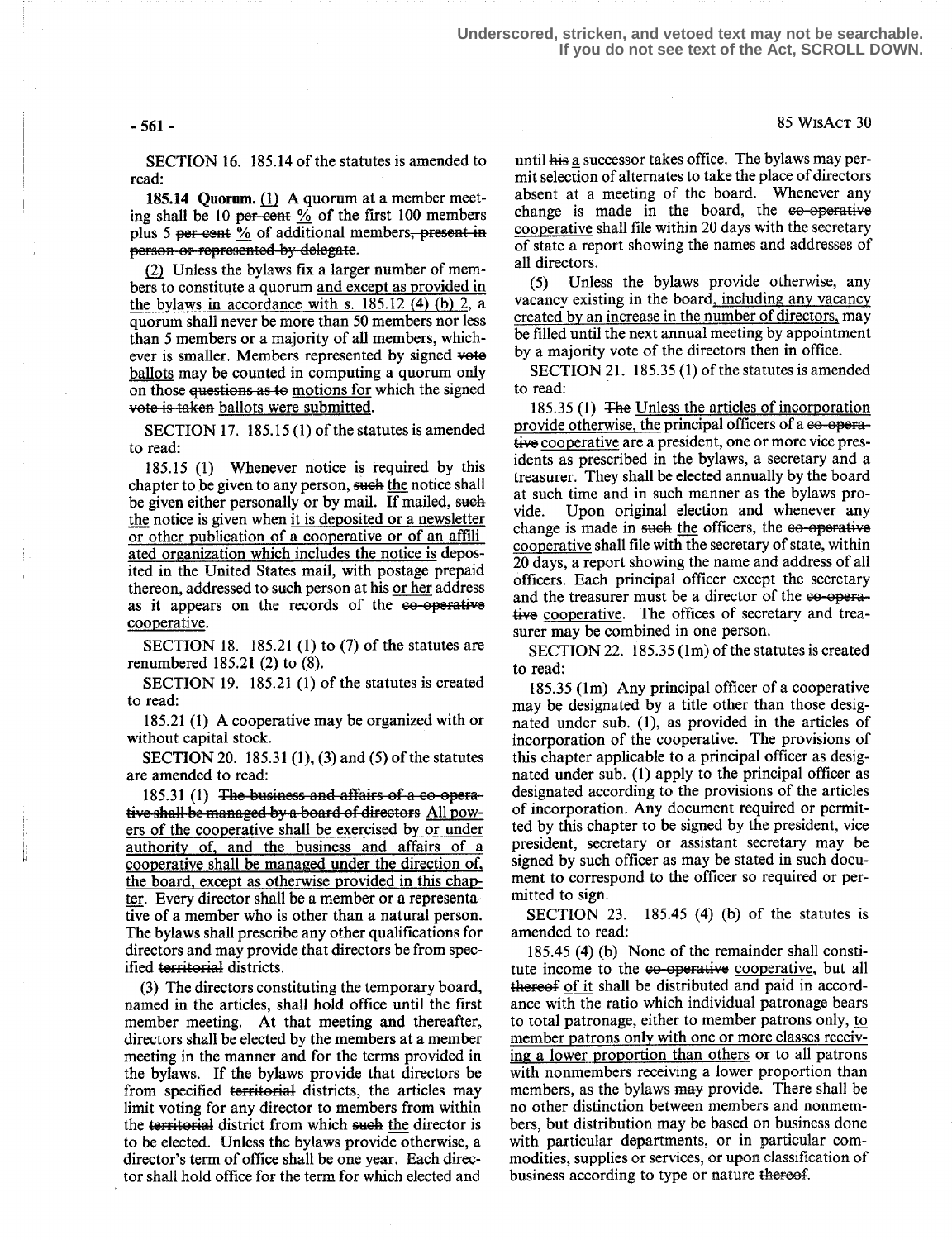## $85 WISACT 30 -562$

SECTION 24. 185.47 (1) of the statutes is amended to read:

185.47 (1) A  $e$ o operative cooperative shall keep correct and complete books and records of account, and shall also keep minutes of the proceedings of meetings of its members, board and executive committee. The ee-operative cooperative shall keep at its principal office records of the names and addresses of all members and stockholders with the amount of stock held by each, and of ownership of equity interests. At any reasonable time, any member or stockholder, or his <u>or her</u> agent or attorney, upon written notice stating the purposes thereof, delivered or sent to the co-operative cooperative at least one week in advance, may examine for a proper purpose any books or records pertinent to the purpose specified in such the notice. The board may deny a request to examine books and records if the board determines that the purpose is not directly related to the business or affairs of the cooperative and is contrary to the best interests of the cooperative.

SECTION 25. 185.47 (3) of the statutes is created to read:

185.47 (3) Subject to the time, notice and purpose requirements of sub. (1), a member or stockholder of a cooperative may examine the books and records of any other cooperative or other person that is a wholly owned subsidiary of the cooperative or in which the cooperative owns a controlling interest.

SECTION 26. 185.51 (2) of the statutes is amended to read:

185.51 (2) Unless stockholders are entitled by s.<br>185.52 to vote on an amendment, an amendment is<br>adopted when approved by <del>members holding</del> two-<br>thirds of the member votes cast thereon.<br>SECTION 27–185.52 (1) and (3) of t  $185.52$  to vote on an amendment, an amendment is adopted when approved by members-holding twothirds of the member votes cast thereon.

SECTION 27.  $185.52$  (1) and (3) of the statutes are amended to read:

185.52 (1)  $(a)$  Whether or not permitted to vote by the articles, a holder of stock other than membership stock who is affected by a proposed amendment to articles shall be entitled to cast one vote on such the amendment regardless of the dollar amount of stock he holds, the number of shares or the number of affected classes of stock hold by him, provided that the articles may permit such affected stockholder to cast one vote for each share of stock he or she holds.

A member holding stock affected by a proposed amendment may vote both as a member and as an affected stockholder.

(3) If stockholders are entitled to vote on an amendment, such the amendment is adopted only if all of the following conditions are met:

(a) Notice of the meeting, a an exact copy of the proposed amendment and a mail ballot thereon has have been sent to each member and each affected stockholder; and.

(b) Members holding two-thirds Two-thirds of the member votes cast thereon approve; and,

(c) Two-thirds of the votes of affected stockholders voting cast thereon approve. If stockholders are permitted by the articles to cast one vote for each share of stock they hold, the amendment shall be adopted by the holders of at least two-thirds of the shares of each the holders of at least two times of the shares of each calculation of the meeting.

SECTION 28. 185.52 (2) (g) of the statutes is created to read:

185.52 (2) (g) Require only a majority of member votes and a majority of the votes of any stockholders entitled to vote under s. 185.61 (3) (a) for approval of a plan of merger or consolidation under s. 185 .61 (2) (b) as provided in s. 185.61 (4).

SECTION 29. 185.53 (1) (d) and (e) of the statutes are amended to read:

185.53 (1) (d) The number of members voting member votes cast for and against such the amendment.

(e) If affected stockholders have the right to vote under s. 185.52, the number of votes of affected stockholders voting cast for and against such the amendment. If affected stockholders voted on a share basis, then the shares of each class voting for and against the<br>amendment.

SECTION 30. 185.54 (2) of the statutes is repealed and recreated to read:

185.54 (2) In lieu of the name of the cooperative and complete address of the cooperative's principal office or name and complete address of its registered agent at the time of incorporation, the restated articles shall set forth the name of the cooperative and the complete address, including street number, city, town or village, county and zip code of its principal office or name and complete address including street number, city, town or village, county and zip code of its registered agent at the time of adoption of the restated articles.

SECTION 31. 185.61 of the statutes is renumbered 185 .61 (1) and amended to read:

185.61 (1) If otherwise lawful, any 2 or more associations may merge or consolidate under this chapter or under the law of the state where the surviving or new association will exist. Before a co-operative cooperative may merge or consolidate with any other association, a written plan of merger or consolidation shall be prepared by the board or by a committee selected by the board or the members for that purpose. Such The plan shall set forth all the terms of the merger or consolidation, including any provisions for abandonment of the plan, and the proposed effect thereof of the plan on all members and stockholders of the eo-operative cooperative. In case of consolidation, the plan shall also contain the articles of the new association. The members, and such stockholders as are entitled to vote-thereon, shall approve the plan in the manner provided in s. 185.52 for amendments to the articles.

SECTION 32. 185.61 (2) to  $(5)$  of the statutes are created to read: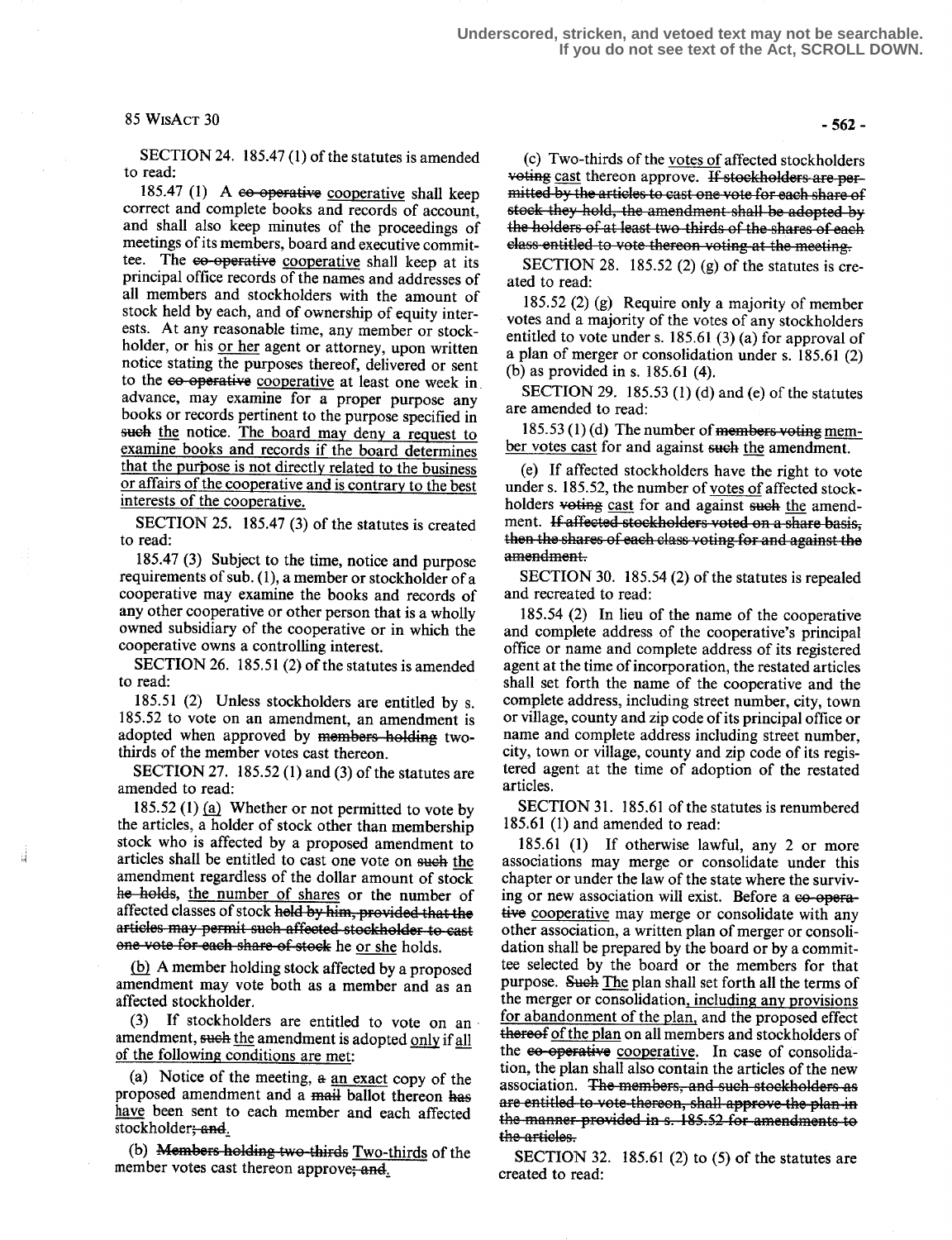185.61 (2) Except as provided in sub. (4), the plan is approved if all of the following conditions are met:

(a) Notice of the meeting to vote on the plan, an exact copy of the plan and a ballot thereon have been given, in accordance with s. 185.15 (1), to all members and all stockholders entitled to vote under sub. (3) (a).

(b) Two-thirds of all member votes cast thereon approve and two-thirds of the votes of all stockholders entitled to vote under sub. (3) (a) cast thereon approve.

 $(3)$  (a) 1. Whether or not permitted to vote by the articles, each holder of stock, other than membership stock, of all consolidating cooperatives is entitled to cast one vote on the plan regardless of the dollar amount of stock, the number of shares or the number of classes of stock he or she holds.

2. Whether or not permitted to vote by the articles, each holder of stock, other than membership stock, of all cooperatives that will not be surviving cooperatives of a merger is entitled to cast one vote on the plan regardless of the dollar amount of stock, the number of shares or the number of classes of stock he or she holds.

3. Whether or not permitted to vote by the articles, each holder of stock, other than membership stock, of the cooperative that will be the surviving cooperative of a merger, is entitled to cast one vote on the plan regardless of the dollar amount of stock, the number of shares or the number of classes of stock he or she holds, only if both of the following conditions are met:

a. The articles of the surviving cooperative will be amended by the plan.

b. The holder of stock is affected by any amendment under subd. 3. a as provided in s. 185.52 (2).

(b) A member who is a holder of stock entitled to vote under par. (a) may vote both as a member and a stockholder.

(4) (a) Except as provided in par. (b) a cooperative may approve the plan as provided in subs. (2) and (3), except that a majority of member votes and a majority of the votes of any stockholders under sub. (3) (a) rather than two-thirds of those votes shall be required under sub. (2) (b) if the cooperative amends its articles or adopts restated articles to include a provision therefor.

(b) A cooperative primarily engaged in producing or furnishing electric power or energy to its members may approve a plan for merger or consolidation with a cooperative that is organized for the same purpose, as provided in par. (a). However, a plan for merger or consolidation of a cooperative primarily engaged in producing or furnishing electric power or energy to its members with a cooperative, other than a cooperative organized for the same purpose, shall require approval by two-thirds of the member votes and twothirds of the votes of any stockholders, under sub. (3) (a), and these proportions may not be changed by amendment or restatement of the articles.

(5) After approval of a plan under this section, but before the merger or consolidation is effective, the merger or consolidation may be abandoned in accordance with any provisions for abandonment set forth in the plan of merger or consolidation.

SECTION 33. 185.62 (1m) of the statutes is created to read:

185.62 (lm) If after the filing of the articles under sub. (1), but before the merger or consolidation is effective, the merger or consolidation is abandoned, as provided in s. 185.61 (5), 2 principal officers of each merging or consolidating cooperative shall sign a certificate of abandonment stating that the merger or consolidation is abandoned and the date of abandonment, and shall seal the certificate with the seal of each cooperative. The certificate of abandonment shall be filed and recorded prior to the date the merger or consolidation would otherwise be effective, in the office of the secretary of state and in each county where the cooperatives have their principal offices or registered agents, in the manner provided in s. 185.82.

SECTION 34. 185.63 (3) of the statutes is amended to read:

185 .63 (3) Articles of division shall set forth the approved plan and such other information as is required by s. 185.53 and shall be filed and recorded as an amendment to the articles. Each part of the plan which contains the articles of a new cooperative shall be separately filed and recorded as articles of association for such the new cooperative.

SECTION 35. 185.71  $(1)$  (a) and (b) of the statutes are amended to read:

185 .71 (1) (a) Notice that a resolution for dissolution will be considered and acted upon has been given to all members and to all other persons entitled by the articles to vote thereon included in the notice of meeting; and

(b) Such The resolution is adopted approved by members holding three-fourths of the member votes cast thereon. The articles may permit stockholders to vote on the resolution for dissolution.

SECTION 36. 185.71 (3) and (4) of the statutes are renumbered 185.71 (4) and (5), and 185.71 (4) (d), as renumbered, is amended to read:

185.71 (4) (d) A statement that all liquidation activities have been completed in compliance with law, the articles and the bylaws. If the articles contain a prohibition on changes to the provision establishing the basis of distribution as provided in s.  $185.05(1)(i)$ , the statement shall include an accounting of all funds disbursed under sub. (2) that lists the names and complete addresses, including street address, city, town or village, county, state and zip code, of all persons receiving funds and the amounts disbursed to each.

SECTION 37. 185.71  $(3)$  and  $(6)$  of the statutes are created to read:

185.71 (3) Any net proceeds of liquidation not subject to valid claims or owed to persons under sub. (2)

 $-563$   $-85$  WisAcT 30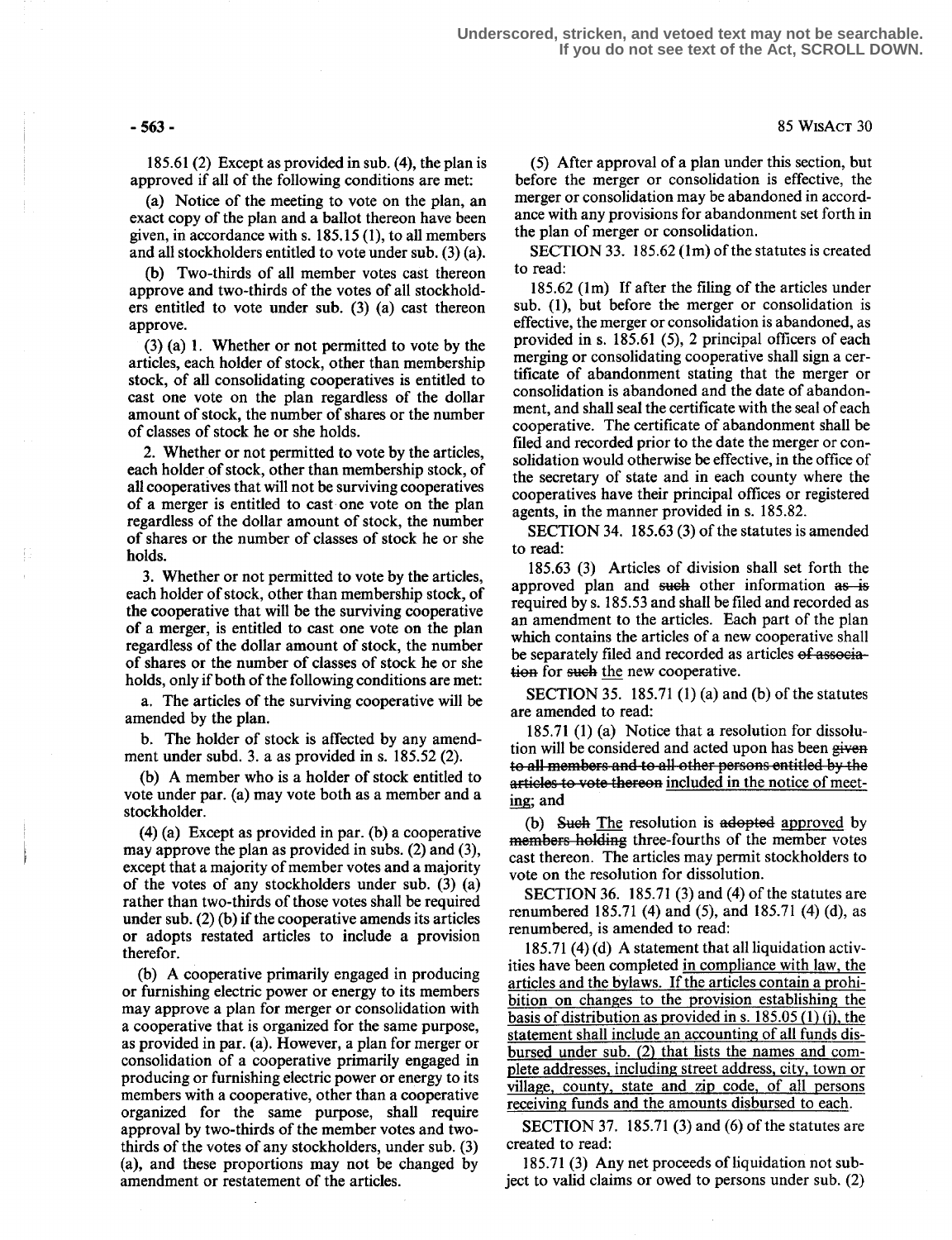#### $85 WisACT 30 -564 -$

shall be distributed to one or more organizations that are either:

(a) Cooperatives with articles containing limitations on distribution of assets or payment of proceeds of liquidation equivalent to limitations in the articles of the liquidating cooperative.

(b) Organizations exempt from federal income taxation under 26 USC 501 (c) (3).

(6) Within 7 years after the date of filing under sub. (5), an action may be brought against any person to whom proceeds were distributed under sub. (2) in violation of law, the articles or the bylaws to recover the proceeds by any person entitled to the funds by law, the articles or the bylaws; in the circuit court of the county where the last principal office of the cooperative was located. If the articles contained a prohibition on changes to the provision establishing the basis of distribution as provided in s. 185.05  $(1)$  (j), the action may be brought by the attorney general, in the name of the state upon his or her information, or, in the discretion of the attorney general, upon complaint of any person, in the Dane county circuit court.

SECTION 38. 185.75 of the statutes is renumbered 185.75 (2) and amended to read:

185.75 (2) Assets distributable in the course of the liquidation of a cooperative that remain unclaimed after one year shall may be reported and delivered to the state treasurer as provided under ch. 177. Assets distributable in the course of the liquidation of a cooperative that are not forfeited under sub. (1) and that remain unclaimed after 5 years shall be reported and delivered to the state treasurer under ch. 177.

SECTION 39. 185.75 (1) of the statutes is created to read:

185.75 (1) Assets distributable in the course of the liquidation of a cooperative that remain unclaimed after 2 years may be forfeited to the cooperative in the manner set forth in s. 185.03 (10), except that the board, a committee designated to liquidate the assets under s. 185.71, a court, trustee or other person authorized to liquidate the assets of the cooperative may declare the funds forfeited, give the notice, determine the purpose or purposes and dedicate the funds under s. 185.03 (10) and except that any of these persons may declare the funds forfeited no earlier than 2 years and no later than 5 years after the funds are first made available to their owners in the course of the liquidation of the cooperative.

SECTION 39m. 185.83 (1) (g) of the statutes is created to read:

185.83 (1) (g) A report of names and addresses of officers or directors, \$3.

SECTION 40. 185.93  $(1)$  (b) of the statutes is amended to read:

 $185.93(1)$  (b) Alleges in his the complaint with particularity his or her efforts to secure from the board such the action as he or she desires. He or she shall allege further that he or she has either informed the association or board in writing of the ultimate facts of each cause of action against each director or that he or she has delivered to the association or board a copy of the complaint which he proposes to file. He shall state the reasons for his failure to obtain such action or the reasons for not making such effort no fewer than 60 days prior to filing the complaint.

SECTION 41. Nonstatutory provisions. The forfeiture of any unclaimed funds and of assignments and gifts to a cooperative prior to the effective date of this SECTION is valid if effected in accordance with the bylaws of the cooperative and if the bylaws required the dedication of the funds to educational or charitable purposes.

SECTION 42. Terminology changes. (1) Wherever the term "co-operative" appears in the following sections of the statutes, the term "cooperative" is substituted: 28.02 (4) (b) 5, 32.02 (10) (intro.), 32.03 (3), 71 .04 (10), 71 .19 (1) (b) 4, 93 .06 (5) (b) and (6) (a) to (d), 103 .46 (title) and (2), 134.04 (1), 182.025 (1), 185.11 (2), 185.12 (1) and (2) (b), 185.21 (2) (intro.), (4) (a) and (c), (6) and (7), as renumbered, 185:22 (2), 185.23 (1) and (2), 185.24 (title) and (1), 185.31 (2), 185.34, 185.35 (3), 185.36 (2), 185.37 (1) and (2), 185.4 (title), 185.42 (title), 185 .45 (2) (a), (b) and (c), (3) (intro .), (4) (a) and (5), 185 .47 (2), 185 .49, 185.50, 185.51 (1), 15 .52 (4), 185 .53 (3), 185 .55, 185 .64, 185.71 (1) (intro.), 185.73 (1) (intro.), (c) and (d), (2) and (5), 185 .83 (1) (intro .), 185.94, 185.96 (1), 185 .97, 185.981 (5), 185.985 and 216.01.

(2) Wherever the term "co-operatives" appears in the following sections of the statutes, the term "cooperatives" is substituted: 111 .01 (2), 185.23 (2) (c) and 185.96 (1), (2) and (4).

(3) Wherever the term "co-operative's" appears in the following sections of the statutes, the term "cooperative's" is substituted: 185.38 (1) (intro.) and (2), 185.47 (2), 185.53 (1) (intro .), 185.71 (4) (intro .), as renumbered, and 185 .73 (2) and (4).

(4) Wherever the term "articles of association" appears in the following sections of the statutes, the term "articles" is substituted:  $185.04$ ,  $185.05$  (1)  $(intro.), 185.48 (3), 185.82 (2) (c) and 185.83 (1) (a).$ 

SECTION 43. Program responsibility changes. In the sections of the statutes listed in Column A, the program responsibilities references shown in Column B are deleted and the program responsibilities references shown in Column C are inserted :

| Statute Sections | References Deleted | References Inserted |
|------------------|--------------------|---------------------|
| 15.251 (intro.)  | none               | 185.71 (6)          |